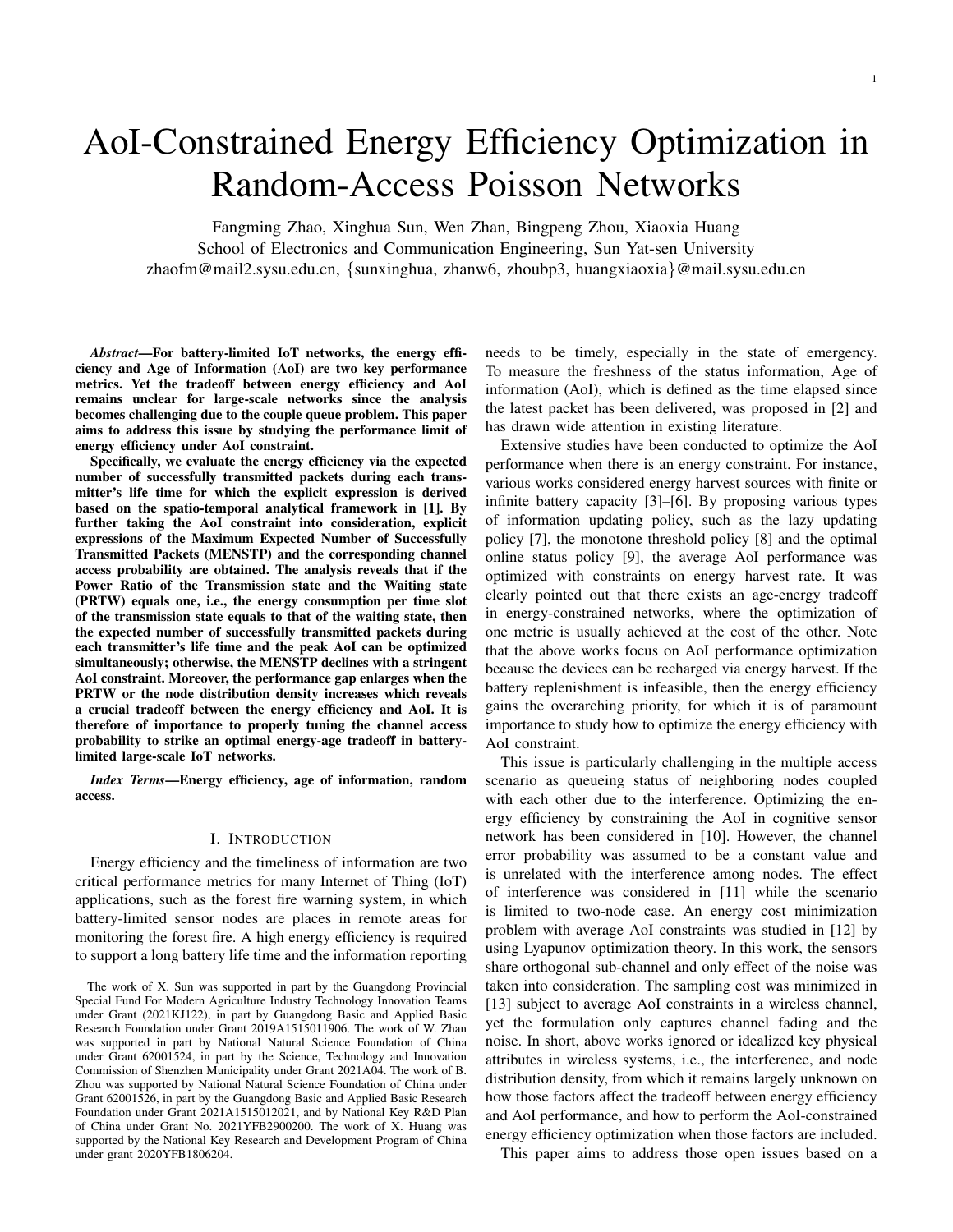spatio-temporal analytical framework in [1], which was established by combining the stochastic geometry and queueing theory. The contributions of this paper are as follows:

- We derive an explicit expression of the expected number of successfully transmitted packets during each transmitter's life time for a Poisson bipolar network by taking the physical attributes, i.e., the interference, channel fading and the node distribution density, into consideration.
- To study the tradeoff between energy efficiency and AoI performances, we first examine whether the expected number of successfully transmitted packets during each transmitter's life time and the peak AoI can be optimized simultaneously. It is found that they can be optimized simultaneously only when the Power Ratio of the Transmission state and the Waiting state (PRTW) equals one. The tradeoff between the energy efficiency and the peak AoI becomes significant when the PRTW increases, which reveals that a proper tuning of the channel access probability is of necessity.
- We further optimize the expected number of successfully transmitted packets with a constraint of the peak AoI by tuning the channel access probability. Explicit expressions of both the MENSTP and the optimal channel access probability are obtained. It is found that when the PRTW is larger than one, the feasible region of the optimal channel access probability can be divided into two parts depending on the peak AoI constraint. When the AoI constraint is not stringent, the optimal channel access probability is determined by the PRTW instead of the peak AoI constraint; otherwise, the optimal channel access probability depends on the peak AoI constraint and is insensitive to the PRTW.

The rest of the paper is organized as follows. Section II presents the system model and the derivation of the expected number of successfully transmitted packets during each transmitter's life time. In Section III, the expected number of successfully transmitted packets during each transmitter's life time is optimized by tuning channel access probability. Simulation results are presented in Section IV. Finally, concluding remarks and future work are summarized in Section V.

## II. SYSTEM MODEL AND PRELIMINARY ANALYSIS

Let us consider a Poisson bipolar network where transmitters are scattered according to a homogeneous Poisson point process (PPP) of density  $\lambda$ . Each transmitter is paired with a receiver that is situated in distance R and oriented at a random direction. In this network, the time is slotted into equal-length intervals and the transmission of each packet lasts for one slot. The packets arrive at each transmitter following independent Bernoulli processes of mean rate  $\xi$ . We assume each transmitter is equipped with a unit-size buffer and hence a newly incoming packet will be dropped if the buffer is full. At the beginning of each time slot, transmitters with non-empty buffers will access the channel with a fixed channel access probability q.

Due to the broadcast nature of wireless medium, i.e., all the nodes utilize the same spectrum for packet delivery, each transmission would be affected by others' due to the interference. Consider a packet is successfully delivered if the received SINR exceeds a decoding threshold  $\theta$ . Therefore, the corresponding probability of successful transmission for node  $i$  can be written as

$$
p_i(t) = P(SINR_i(t) > \theta).
$$
 (1)

Similar to [1], we assume a high mobility random walk model for the positions of transmitters. Therefore, the received  $SINR<sub>i</sub>(t)$  of each transmitter  $i, i \in \mathbb{N}$ , can be considered as i.i.d. across time  $t$ . By symmetry, the probability of successful transmission is also identical across all the transmitters. To that end, we drop the indices  $i$  and  $t$  in (1) and denote  $p$ as the probability of successful transmission. The probability of successful transmission of a generic transmitter has been obtained in [1] as

$$
p = \exp\left\{-\frac{\lambda\pi\theta^{\frac{2}{\alpha}}R^2}{\text{sinc}(\frac{2}{\alpha})}\frac{q\xi}{\xi + pq(1-\xi)} - \theta R^{\alpha}\gamma^{-1}\right\},\qquad(2)
$$

where  $\alpha$  is the path-loss exponent,  $\gamma$  is the SNR at the receiver. In the following, we let  $c = \pi \theta \frac{2}{\alpha} / \operatorname{sinc}(\frac{2}{\alpha})$  for simplicity. The dynamics of packet transmissions over each wireless link can be regarded as a Geo/Geo/1/1 queue with the service rate  $qp$ .

In this paper, we leverage the peak AoI  $A_p$  as a metric for the timeliness of information, which is defined as the time average of age values at time instants when there is a packet transmitted successfully. The peak AoI  $A_p$  in the considered scenario has been obtained in [1] as

$$
A_p = \frac{1}{\xi} + \frac{2}{qp} - 1.
$$
 (3)

Different from [1], we assume that each transmitter has a finite amount of initial energy  $E$ , and thus the life of a transmitter comes to an end if its battery runs out. When the network size is large, the expected life time of each node is assumed to be identical, which is denotes as  $T$  in unit of time slots. During the life time, each node could be in the following four states: 1) idle state, i.e., the queue is empty; 2) waiting state, i.e. the queue is not empty and the nodes do not transmit; 3) successful transmission state, i.e., the packet transmission is successful; 4) failure state, i.e., the packet transmission fails. Note that no matter the transmission is successful or not, the amount of energy consumption is identical. Let  $T_I$ ,  $T_W$ ,  $T<sub>S</sub>, T<sub>F</sub>$  denote the expected number of time slots for each node being in the idle, waiting, successful and failure transmission states during its life time, respectively. We have

$$
T = T_S + T_F + T_W + T_I. \tag{4}
$$

Let  $P_I$ ,  $P_W$  and  $P_T$  denote the energy consumption in the idle, waiting and transmission states per time slot, respectively. According to the total energy constraint of each node, we have

$$
E = P_W T_W + P_T T_I + P_T (T_S + T_F)
$$
(5)  
=  $P_W (T_W + T_I) + P_T (T_S + T_F)$ ,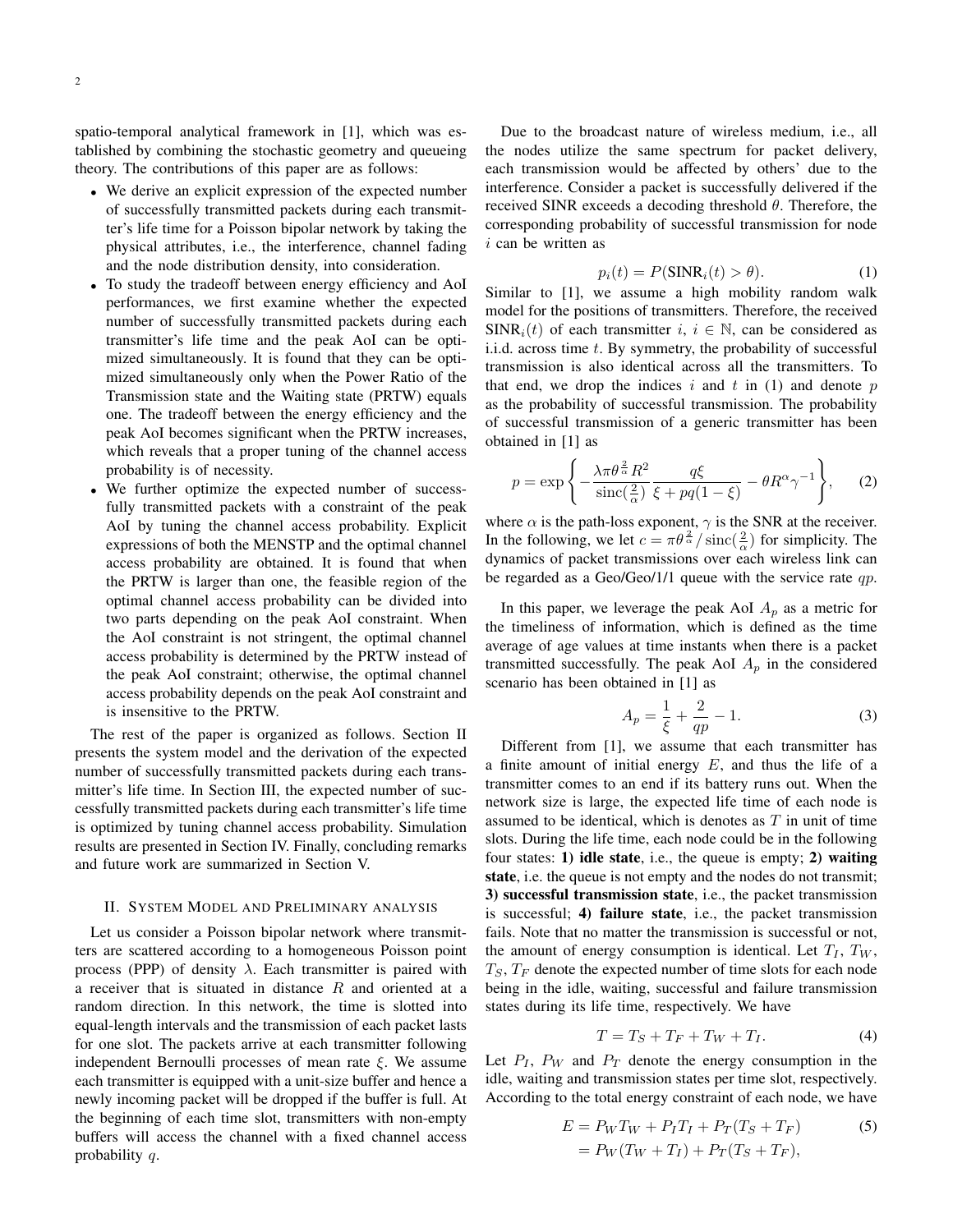

Fig. 1. Optimal channel access probability  $q^{*,\bar{A}_p \to \infty}$  and the corresponding MENSTP  $M^{*,\bar{A}_p \to \infty}$  versus the PRTW  $\frac{P_T}{P_W}$ .  $E = 2 * 10^4 J$ ,  $P_W = 1 W$ ,  $\lambda = 0.01, \ \alpha = 3, \ \gamma = 20, \ R = 3, \ \xi \in \{0.2, 0.6, 1\}.$  (a)  $q^{*, \bar{A}_p \to \infty}$  versus  $\frac{P_T}{P_W}$ . (b)  $M^{*, \bar{A}_p \to \infty}$  versus  $\frac{P_T}{P_W}$ .

where we assume that the energy consumption per time slot in the idle state equals that in the waiting state, i.e.,  $P_I = P_W$ , for simplicity. In each transmission attempt, with probability  $p$ , the transmitter spends one time slot in successful transmissions; otherwise, with probability  $1 - p$ , it spends one time slot in failure. Therefore, we have

$$
\frac{T_S}{T_F} = \frac{p}{1 - p}.\tag{6}
$$

Recall that each transmitter accesses the channel with probability q in each time slot; otherwise, it stays in the waiting state. Thus,

$$
\frac{T_W}{T_S + T_F} = \frac{1 - q}{q}.\tag{7}
$$

Since the mean service rate of each queue is given by  $qp$ , we have

$$
\frac{T_S}{T_W + T_S + T_F} = qp.
$$
\n(8)

Let  $\rho$  denote the non-empty probability of each transmitter's queue which has been derived in [1] as

$$
\rho = \frac{\xi}{\xi + qp - \xi qp},\tag{9}
$$

and we also have

$$
\frac{T_W + T_S + T_F}{T_I} = \frac{\rho}{1 - \rho}.\tag{10}
$$

In this paper, we are interested in the expected number of successfully transmitted packets  $M$  during each transmitter's life time, as it is an important performance metric that reflects the energy efficiency. Since one packet lasts for one time slot, the expected number of successfully transmitted packets equals that of time slots that transmitters spend in successful transmission state, we have

$$
M = T_S = \frac{E\xi qp}{P_W(1-q)\xi + P_Iqp(1-\xi) + P_Tq\xi},\qquad(11)
$$

by combining (4)-(9). It is clear from (11) that the expected number of successfully transmitted packets M depends on the channel access probability q.

# III. AOI-CONSTRAINED ENERGY EFFICIENCY **OPTIMIZATION**

In this section, we consider to maximize the expected number of successfully transmitted packets M under the constraint that the peak AoI  $A_p$  is expected to no larger than a certain threshold  $\overline{A}_p$ , by tuning the channel access probability q. We have the following optimization problem

$$
M^* = \max_{q \in (0,1]} M
$$
  
s.t.  $A_p \le \bar{A}_p$ , (12)

The following theorem shows the solution to the optimization problem (12).

Theorem 1. *The Maximum Expected Number of Successfully Transmitted Packets (MENSTP) under constraint*  $A_p \leq \overline{A}_p$ , M<sup>∗</sup> *is given by* (13)*, otherwise* (12) *has no feasible solution. The corresponding optimal channel access probability* q ∗ *is given by* (14)*, in which the lower bound of the feasible solution set* q*min given by*

$$
q_{min} = \frac{\mathbb{W}_0\left(-\frac{2\lambda cR^2\xi\exp\left\{\theta R^{\alpha}\gamma^{-1}\right\}}{2(1-\xi)+\xi\left(\bar{A}_p-\frac{1}{\xi}+1\right)}\right)}{-\frac{\lambda cR^2\xi\left(\bar{A}_p-\frac{1}{\xi}+1\right)}{2(1-\xi)+\xi\left(\bar{A}_p-\frac{1}{\xi}+1\right)}},\tag{15}
$$

where  $\mathbb{W}_0(\cdot)$  *is the principal branch of the Lambert W function, and* p<sup>∗</sup> *is the non-zero root of the following equation*

$$
p_* = \exp\left\{-\lambda c R^2 \frac{\xi}{\xi + p_*(1-\xi)} - \theta R^{\alpha} \gamma^{-1}\right\}.
$$
 (16)

*Proof.* Due to lack of space, we sketch the outline here.

- Prove that  $A_p \leq \overline{A}_p$  is equivalent to  $q \geq q_{\min}$ .
- Solve  $q_{\text{min}}$  by combining (2), (3) and  $A_p = \overline{A}_p$ .
- Solve the unconstrained optimization problem of  $M$  by combining  $\frac{\partial M}{\partial q}|_{q\to 0}$ ,  $\frac{\partial M}{\partial q}|_{q=1}$  and  $\frac{\partial M}{\partial q}=0$ .
- Prove that  $q^{*,\bar{A}_p \to \infty} \leq q^*_{\text{AoI}}$ . The solution to (12) can then be obtained by comparing  $q_{\min}$  and  $q^{*,\bar{A}_p\to\infty}$ .

 $\Box$ 

 ${}^{1}q_{\text{AoI}}^{*}$  is the optimal channel access probability to achieve the optimal peak AoI, which has been derived in [1].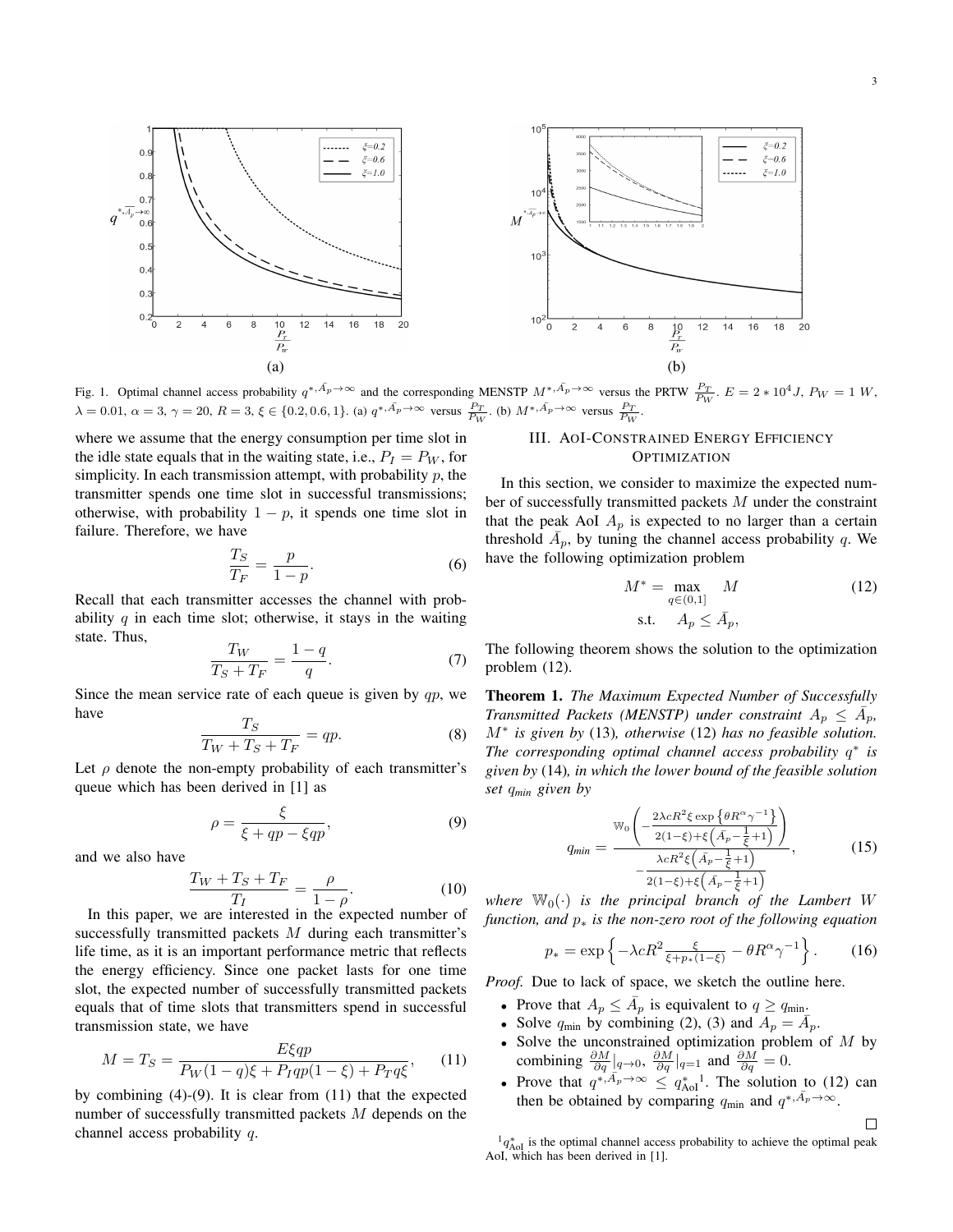$$
M_{\xi}^{*} = \begin{cases} \frac{2E\xi}{P_{W}\left(\bar{A}_{p}+1-\frac{1}{\xi}-\left(\bar{A}_{p}-1+\frac{1}{\xi}\right)q_{\min}\right)+P_{T}q_{\min}}, & \text{if } \lambda cR^{2} > \frac{\left[\xi+p_{*}(1-\xi)\right]^{2}}{\xi^{2}\frac{P_{T}}{P_{W}}+p_{*}\xi(1-\xi)} \text{ and} \\ & 2\lambda cR^{2}\exp\left\{\theta R^{\alpha}\gamma^{-1}+1\right\}-\frac{1-\xi}{\xi} \leq \bar{A}_{p} \leq \frac{\lambda cR^{2}\left(1+\sqrt{1+\frac{4}{\lambda cR^{2}}\left(\frac{P_{T}}{P_{W}}-1\right)}\right)}{\exp\left\{\frac{-2}{\sqrt{1+\left(\frac{4}{\lambda cR^{2}}\left(\frac{P_{T}}{P_{W}}-1\right)\right)}-\theta R^{\alpha}\gamma^{-1}\right\}}\right\}}, \\ \frac{E_{p}}{\exp\left\{\frac{2}{\frac{2E_{p}}{P_{W}}\exp\left\{-\frac{2}{1+\sqrt{1+\frac{4}{\lambda cR^{2}}\left(\frac{P_{T}}{P_{W}}-1\right)}-\theta R^{\alpha}\gamma^{-1}\right\}}{2\left(1+\sqrt{1+\frac{4}{\lambda cR^{2}}\left(\frac{P_{T}}{P_{W}}-1\right)}\right)+\left(\frac{P_{T}}{P_{W}}-1\right)}\right\}} \text{ if } \lambda cR^{2} > \frac{[\xi+p_{*}(1-\xi)]^{2}}{\xi^{2}\frac{P_{T}}{P_{W}}+p_{*}\xi(1-\xi)} \text{ and } \bar{A}_{p} \geq \frac{\lambda cR^{2}\left(1+\sqrt{1+\frac{4}{\lambda cR^{2}}\left(\frac{P_{T}}{P_{W}}-1\right)}\right)}{\exp\left\{\frac{-2}{\sqrt{1+\left(\frac{4}{\lambda cR^{2}}\left(\frac{P_{T}}{P_{W}}-1\right)\right)}-\theta R^{\alpha}\gamma^{-1}\right\}}\right\}}, \\ \frac{E_{p_{*}\xi}}{P_{W}p_{*}(1-\xi)+P_{T}\xi}, & \text{if } \lambda cR^{2} \leq \frac{[\xi+p_{*}(1-\xi)]^{2}}{\xi^{2}\frac{P_{T}}{P_{W}}+p_{*}\xi(1-\xi)} \text{ and }
$$

$$
q_{\xi}^{*} = \begin{cases} \mathbb{W}_{0}\left(-\frac{2\lambda c R^{2}\xi\exp\left\{\theta R^{\alpha}\gamma^{-1}\right\}}{2(1-\xi)+\xi\left(\bar{A}_{p}-\frac{1}{\xi}+1\right)}\right) / \left(-\frac{\lambda c R^{2}\xi\left(\bar{A}_{p}-\frac{1}{\xi}+1\right)}{2(1-\xi)+\xi\left(\bar{A}_{p}-\frac{1}{\xi}+1\right)}\right), \\ \text{if} \quad \lambda c R^{2} > \frac{[\xi+p_{*}(1-\xi)]^{2}}{\xi^{2}\frac{P_{T}}{P_{W}}+p_{*}\xi(1-\xi)} \quad \text{and} \quad 2\lambda c R^{2}\exp\left\{\theta R^{\alpha}\gamma^{-1}+1\right\} - \frac{1-\xi}{\xi} \leq \bar{A}_{p} \leq \frac{\lambda c R^{2}\left(1+\sqrt{1+\frac{4}{\lambda c R^{2}}\left(\frac{P_{T}}{P_{W}}-1\right)}\right)}{\exp\left\{\frac{2}{\sqrt{1+\left(\frac{4}{\lambda c R^{2}}\left(\frac{P_{T}}{P_{W}}-1\right)\right)}-\theta R^{\alpha}\gamma^{-1}\right\}}}, \\ \text{if} \quad \lambda c R^{2} > \frac{1}{\xi^{2}\frac{P_{T}}{P_{W}}+p_{*}\xi(1-\xi)} \quad \text{and} \quad \bar{A}_{p} \geq \frac{\lambda c R^{2}\left(1+\sqrt{1+\frac{4}{\lambda c R^{2}}\left(\frac{P_{T}}{P_{W}}-1\right)}\right)-\theta R^{\alpha}\gamma^{-1}}{\exp\left\{\frac{2}{\sqrt{1+\left(\frac{4}{\lambda c R^{2}}\left(\frac{P_{T}}{P_{W}}-1\right)\right)}-\theta R^{\alpha}\gamma^{-1}\right\}}}, \\ 1, \qquad \qquad \text{if} \quad \lambda c R^{2} \leq \frac{[\xi+p_{*}(1-\xi)]^{2}}{\xi^{2}\frac{P_{T}}{P_{W}}+p_{*}\xi(1-\xi)} \quad \text{and} \quad \bar{A}_{p} \geq \frac{\lambda c R^{2}\left(1+\sqrt{1+\frac{4}{\lambda c R^{2}}\left(\frac{P_{T}}{P_{W}}-1\right)}\right)}{\sqrt{1+\left(\frac{4}{\lambda c R^{2}}\left(\frac{P_{T}}{P_{W}}-
$$

*A. Discussion*

*1)*  $\bar{A}_p \rightarrow +\infty$ : Let us first examine the case when  $\bar{A}_p \rightarrow$  $\infty$ , with which based on Theorem 1, the MENSTP  $M^{*, \bar{A}_p^{\prime}\rightarrow\infty}$ is give by

$$
M^{*,\bar{A}_p \to \infty} = \begin{cases} \frac{E}{P_W} \exp \left\{ -\frac{2}{1 + \sqrt{1 + \frac{4}{\lambda cR^2} \left(\frac{P_T}{P_W} - 1\right)}} - \theta R^{\alpha} \gamma^{-1} \right\}}{\frac{\lambda cR^2}{2} \left( 1 + \sqrt{1 + \frac{4}{\lambda cR^2} \left(\frac{P_T}{P_W} - 1\right)} \right) + \left(\frac{P_T}{P_W} - 1\right)},\\qquad \qquad \text{if } \lambda cR^2 > \frac{[\xi + p_*(1-\xi)]^2}{\xi^2 \frac{P_T}{P_W} + p_* \xi (1-\xi)},\\ \frac{E p_* \xi}{P_W p_* (1-\xi) + P_T \xi}, \qquad \text{otherwise}, \end{cases} \tag{17}
$$

(17) which is achieved when the optimal channel access probability  $q^{*,\bar{A_p}\to\infty}$  is set to be

$$
q_{\xi}^{*,\bar{A}_{p}\to\infty} = \begin{cases} 1/\left(\frac{\lambda cR^{2}}{2}\left(1+\sqrt{1+\frac{4}{\lambda cR^{2}}\left(\frac{P_{T}}{P_{W}}-1\right)}\right)\right.\\ \left.-\frac{1-\xi}{\xi}\exp\left\{-\frac{2}{1+\sqrt{1+\frac{4}{\lambda cR^{2}}\left(\frac{P_{T}}{P_{W}}-1\right)}}-\theta R^{\alpha}\gamma^{-1}\right\}\right),\\ \left.\begin{array}{c} \text{if } \lambda cR^{2}>\frac{[\xi+p_{*}(1-\xi)]^{2}}{\xi^{2}\frac{P_{T}}{P_{W}}+p_{*}\xi(1-\xi)},\\ 1, \end{array}\right.\\ \text{otherwise}. \end{cases} \tag{18}
$$

Fig. 1 demonstrates how the optimal channel access probability  $q^{*,\bar{A}_p \to \infty}$  and the corresponding MENSTP  $M^{*,\bar{A}_p \to \infty}$ vary with the PRTW  $\frac{P_T}{P_W}$  under different values of the packet arrival rate  $\xi$ . It is clear from Fig. 1a that  $q^{*,\bar{A}_p \to \infty} = 1$ when  $\frac{P_T}{P_W}$  is small, indicating that each transmitter should transmit at each time slot due to a low energy consumption in the transmission state. As  $\frac{P_T}{P_W}$  increases,  $q^{*,A_p \to \infty}$  decreases. Intuitively, a high energy consumption in the transmission state makes the cost of transmission failures unaffordable, and thus each transmitter should reduce the channel access probability so as to enhance the probability of successful transmission. Due to similar reasons, the optimal channel access probability also decreases as the packet arrival rate  $\xi$  increases, as Fig. 1a illustrates. Moreover, from Fig. 1b, we observe that when  $\frac{P_T}{P_W}$  is small, a larger arrival rate always leads to a better  $M^{*,\bar{A}_p\to\infty}$ . When  $\frac{P_T}{P_W}$  increases, it is interesting to see that  $M^{*,\bar{A}_p\to\infty}$  is not sensitive to the packet arrival rate  $\xi$  and becomes solely dependent on  $\frac{P_T}{P_W}$ . This is because, the optimal channel access probability is low with a large  $\frac{P_T}{P_W}$ , with which a newly-incoming packet would often be discarded since it sees a full buffer. Thus the increment of the arrival rate is not helpful for improving the performance of MENSTP and is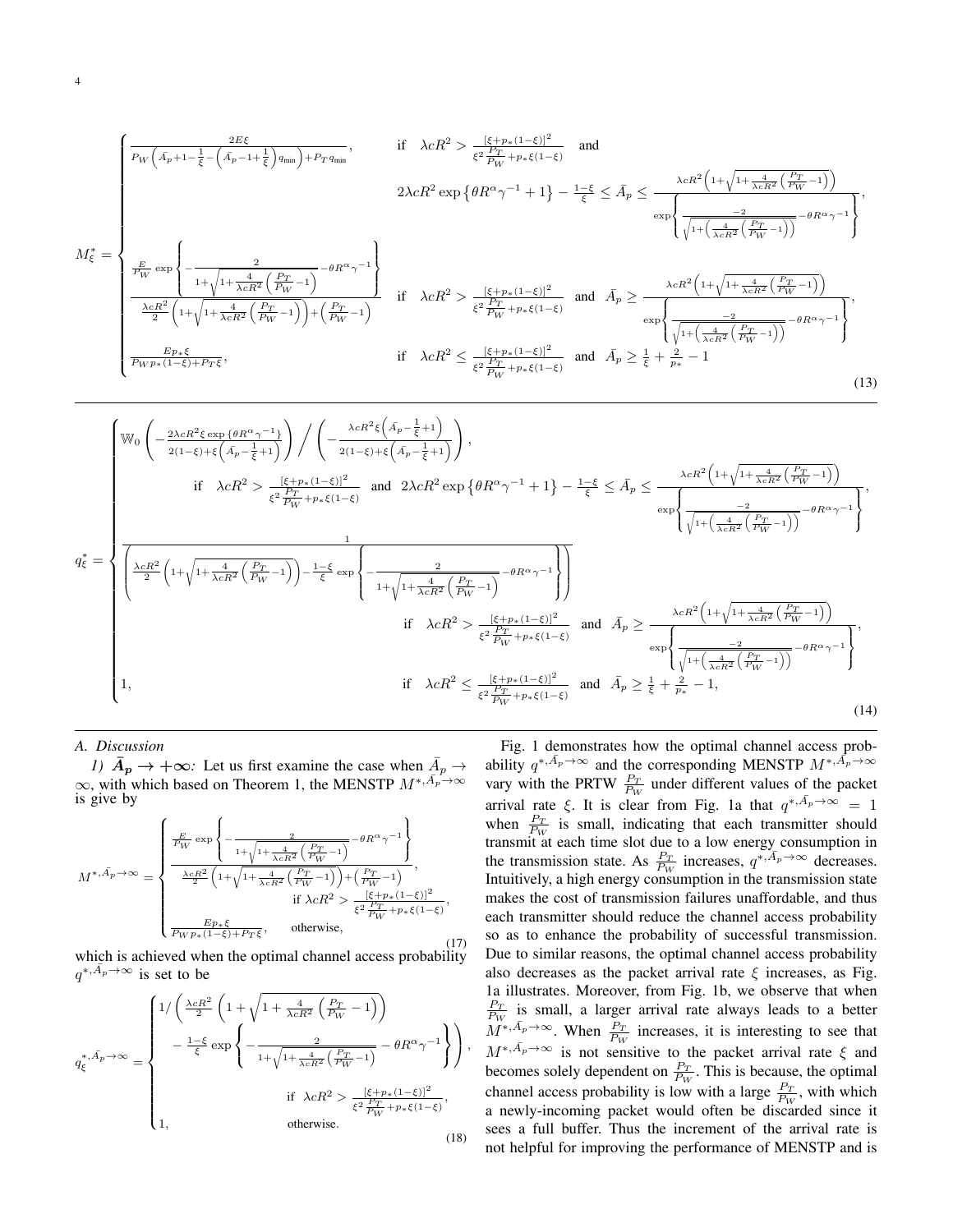

Fig. 2. Optimal channel access probability  $q^*$  and the corresponding MENSTP  $M^*$  versus the timeliness constraint  $\bar{A}_p$ .  $E = 2 * 10^4 J$ ,  $P_W = 1 W$ ,  $\lambda = 0.01, \ \alpha = 3, \ \gamma = 20, \ R = 3, \ \xi = 1, \ \frac{P_T}{P_W} \in \{1, 5, 10, 20\}.$ 



Fig. 3. Optimal channel access probability  $q^{*,\bar{A_p} \to \infty}$  and the corresponding MENSTP  $M^{*,\bar{A_p} \to \infty}$ ,  $M^{q=q_{\text{Ad}}}$  versus the node density  $\lambda$ .  $E = 2 * 10^4 J$ ,  $P_W = 1 \ W, \ \lambda = 0.01, \ \alpha = 3, \ \gamma = 20, \ R = 3, \ \xi = 1, \ \frac{P_T}{P_W} \in \{1, 10, 20\}.$  (a)  $q^{*, \overline{A}_p \to \infty}$  versus  $\lambda$ . (b)  $M^{*, \overline{A}_p \to \infty}$ ,  $M^{q = q_{\text{Ad}}}$  versus  $\lambda$ .

solely determined by  $\frac{P_T}{P_W}$ .

2)  $\bar{A}_p < +\infty$ : With a finite peak AoI constraint  $\bar{A}_p < \infty$ , Fig. 2 presents the optimal channel access probability and the corresponding MENSTP. With  $\frac{P_T}{P_W} = 1$ , there are two cases for the optimal channel access probability, i.e., (1) infeasible region; (2)  $q^* = 1$ . In case (1), as  $\overline{A}_p$  is too small such that no feasible solution exists. When the  $A_p$  constraint is relaxed, i.e., in case (2), the optimal channel access probability  $q^* = 1$ regardless of  $\overline{A}_p$ .

When  $\frac{P_T}{P_W} > 1$ , as shown in Fig. 2, the feasible region of the optimal channel access probability is further partitioned into two parts, i.e., (1)  $q^* = q_{\min}$  when  $\overline{A}_p \leq A_p^{q=q^{*,\overline{A}_p} \to \infty}$  $\overset{q=q^{*,np\rightarrow\infty}}{p};$ (2)  $q^* = q^{*, \bar{A}_p \to \infty}$  when  $\bar{A}_p > A_p^{q = q^{*, \bar{A}_p \to \infty}}$  $_p^{q=q^{*,np}\to\infty}$ . In case (1), the optimal channel access probability  $q^*$  decreases as  $\bar{A}_p$  increases. As we have shown in Fig. 1, a lower access probability is required to optimize  $M$ . When the AoI constraint further looses and  $\overline{A}_p$  exceeds  $A_p^{q=q^{*,\overline{A}_p}\to\infty}$  $q=q^{*,A_p\to\infty}$ ,  $q^*$  is solely determined by  $\frac{P_T}{P_W}$ , which is consistent with the analysis in Fig. 1.

## *B. Tradeoff between Energy Efficiency and AoI*

So far, we have demonstrated the MENSTP  $M^*$  and corresponding optimal channel access probability  $q^*$ . Note that instead of focusing on energy efficiency, lots of existing works focus on the AoI optimization, i.e.,  $q_{\text{AoI}}^* = \arg \min_q A_p$ . Due to the difference in optimization objective,  $q_{\text{AoI}}^*$  might be different from  $q^*$ , which leads to energy efficiency performance loss if the focus is on AoI.

To evaluate the tradeoff between energy efficiency optimization and AoI optimization, Fig. 3 further illustrates how the optimal channel access probability  $q^{*,\bar{A}_p\to\infty}$  and the corresponding MENSTP  $M^{*,\bar{A}_p\to\infty}$  vary with the node density  $\lambda$  under different values of the PRTW  $\frac{P_T}{P_W}$ . Note that the optimal channel access probability for AoI optimization, i.e.,  $q = q_{\text{AoI}}^*$ , and the corresponding energy efficiency  $M^{q=q_{\text{AoI}}^*}$ were presented, and have been highlighted in red in Fig. 3. We can see that when  $\frac{P_T}{P_{W_c}} = 1$ , we have  $q_{AoI}^* = q^{*,A_p \to \infty}$ , and the corresponding  $M^{q=q_{\text{AoI}}} = M^{*,A_p \to \infty}$ , indicating that M and  $A_p$  can be optimized simultaneously. As  $\frac{P_T}{P_W}$  increases, the gap between the curves of  $M^{*,\bar{A}_p \to \infty}$  and  $\tilde{M}^{q=q_{\text{AoI}}^{*}}$  increases, implying a noticeable tradeoff between the energy efficiency optimization and AoI optimization. In this case, each transmitter should access the channel less frequently to alleviate the channel contention so as to reduce energy consumption in the transmission state, which, nevertheless, leads to a large queueing delay in the buffer and poor AoI performance.